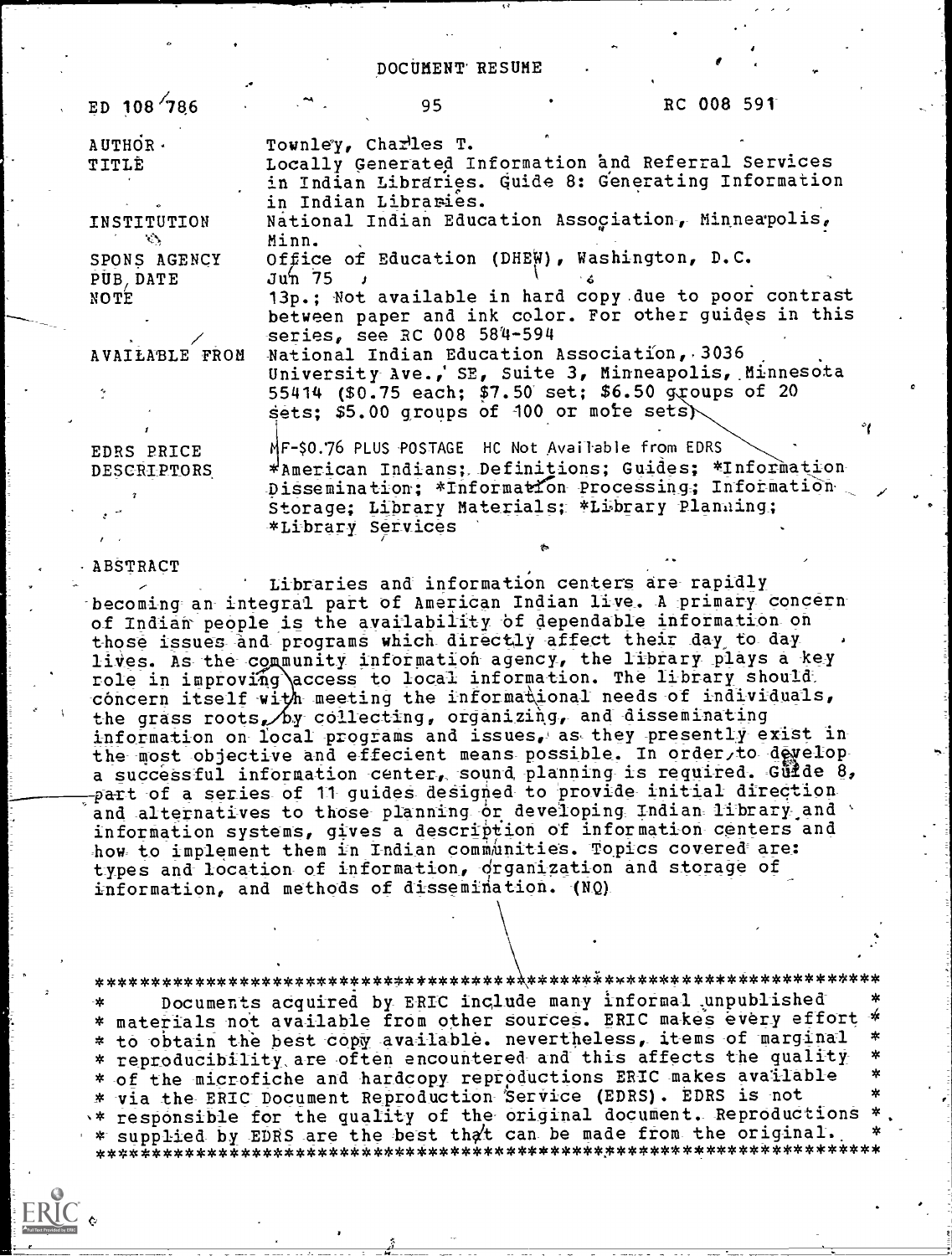

Ludian Libraries

# **FDUCATION**

**PAGE** 

**CONSISTENT** 

 $\Delta$ 

A.

 $\sqrt{1}$ 

ia<br>16



\$28







 $by^-$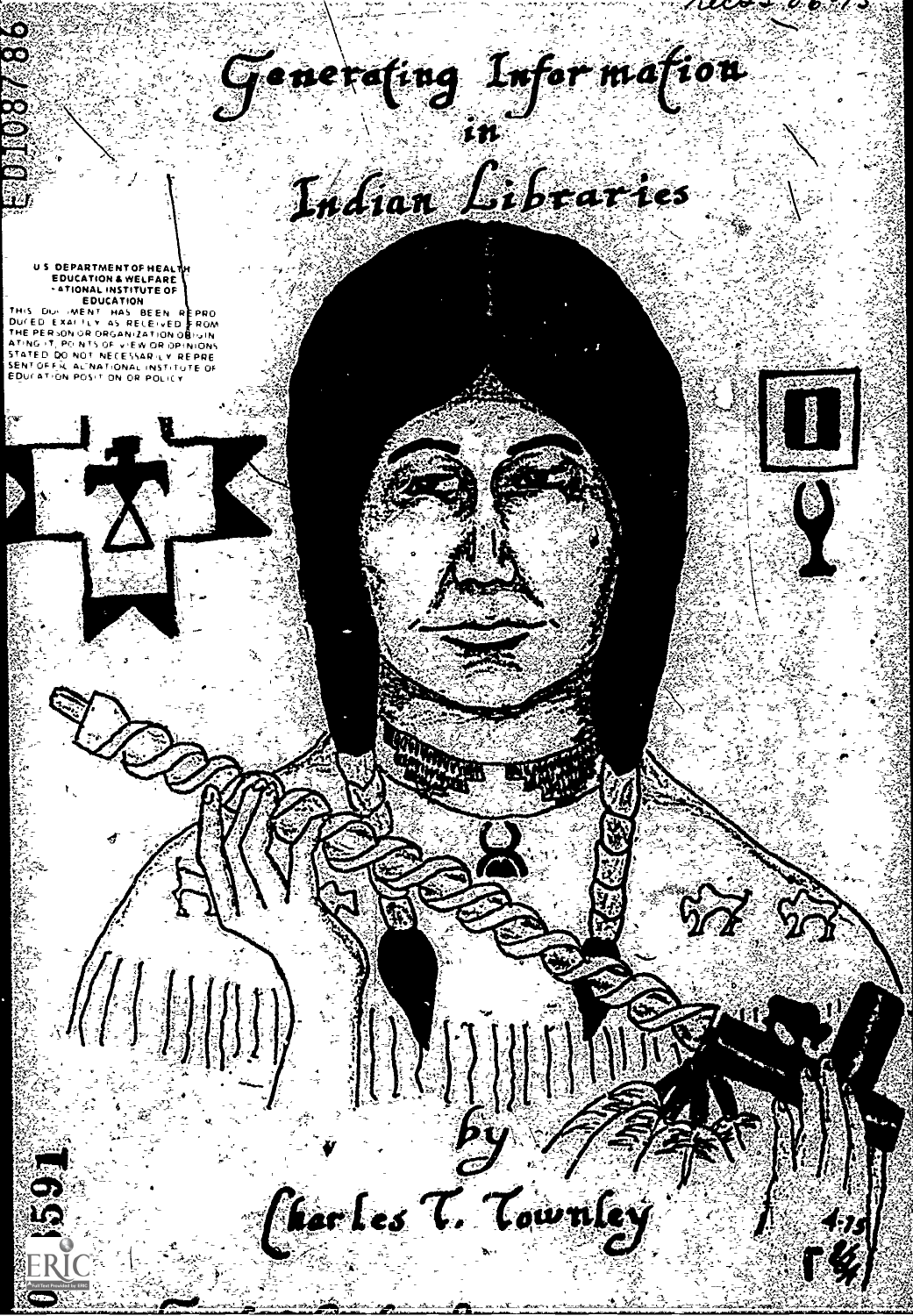Librdries and information centers are rapidly becoming an integral.part of Indian life. Individuals, organizations, and tribes have come to the decision that libraries and the information services that they offer are necessary to meet Indian goals. These goal' may vary widely, from improved access to education,,cultural information, information on available social services, to leisure reading. They are all based in a component or institution designed to process information -  $\delta$  library.

As yet, only limited resources are available to meet this fast growing demand. Funding must usually be garnered from other programs. Professionally qualified Indian librdrians and trained Indian technicians are in critically short supply. Books and other informational resqurces still contain racist information. Experience in developing programs and services which meet the local community's needs is slight. Specific sensitivity to Indian ways and alternatives is just developing as Ii– brary and information services develop in Indian communities.

The purpose of these guides is to provide initial direction and provide alternatives to those planning or engaged in developing Indian library and information systems. Each guide discusses Basic policies, initial steps, or discreet activities that appear to be essential to successful Indian library service. Each guide gives the reader basic direction and \alternatives for development in his locale.

The reader is strangly advised to recognize these guides for what they are - ideas and programs that have been successful in the communities where they are used. They will not solve all the problems of Indian library service. They will provide an i the reader with some ideas, programs, and concents to be con- $\frac{1}{2}$ idered in light of informational needs in the specific Indian icompunity'to be served.

Three basic types of information are presented in  $\forall$ he guides: societal copingoskills, basic considerations for implementation; and descriptions of services unique or crit  $i$  cal to Indian libraries. These guides are supplemented by the Appalachian Adult Education Center's, Library Service Guides. The excellent Appalachian guides deal primarily with services in small communities.

Coping skills are given in two guides, (#'s'l and 2).<br>| Organization and implementation will be discussed in five of<br>| the quides (#0.3.9.10, 8.11) which cover: funding, organization. the guides  $(40,3,9,10,-8,11)$  which cover: funding, organization, assessing needs, materials selection, and training. Five assessing needs, materials selection, and training. guides will discuss services unique or critical to Indian Library Service  $(*4,5,6,7, 88)$ . These guides cover: cataloging, urban services, adult education, program elements, and information <sup>I</sup> services. . Charles Townley, Editor

*<u>U003</u>* 

 $\overline{1}$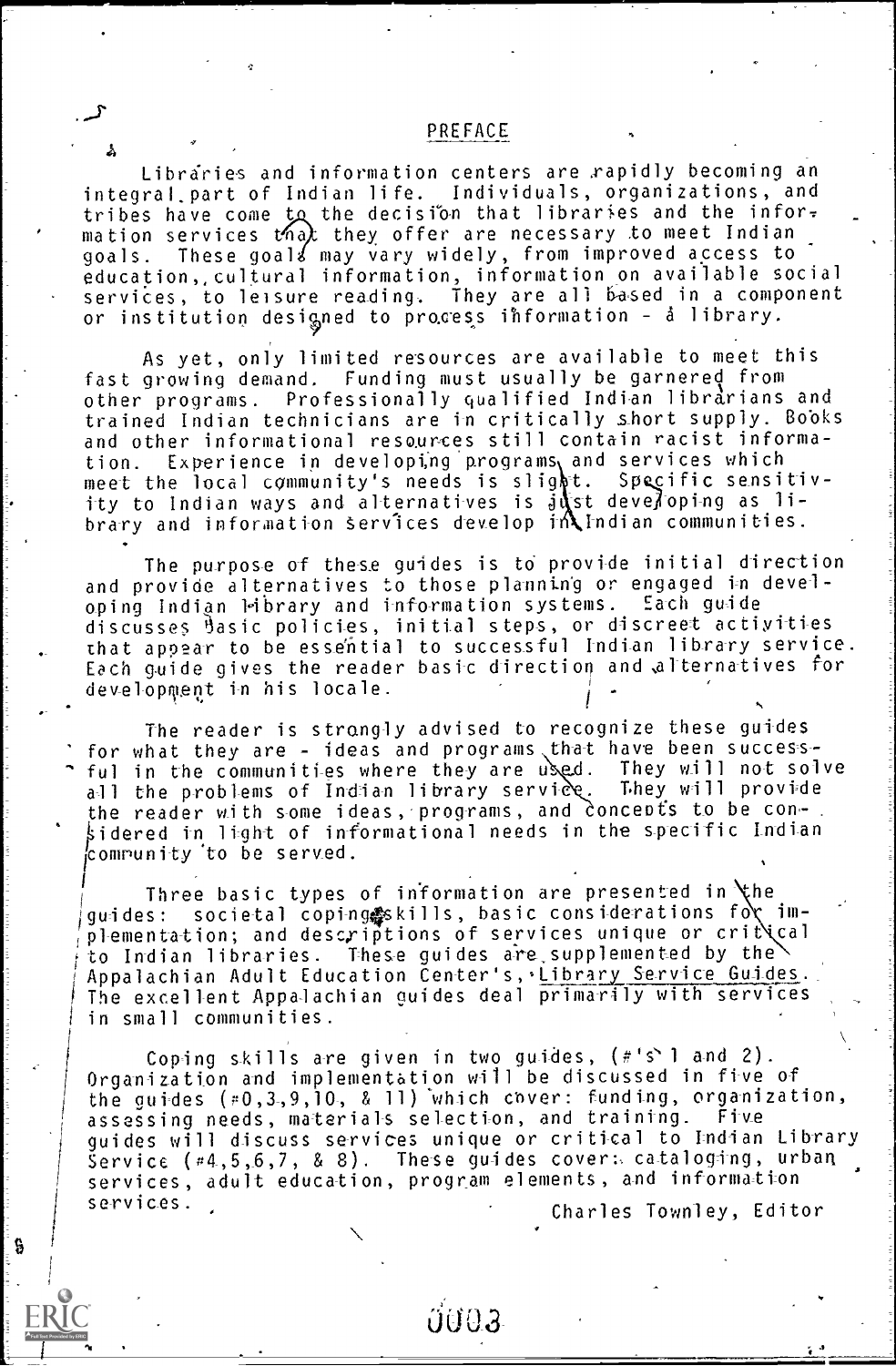Locally Generated Information and<br>Réferral Services in Indian Libraries

Charles Townley

 $\frac{1}{\infty}$ 

**D10878** 

لبيل

ERI<sup>(</sup>

# Guide<sup>8</sup>

Charles Townley is Project Director of the National Indian<br>Education Association Library Project in Minneapolis, Minnesota.

# CONTENTS

| Organization and Storage of<br>Information, (1999) |  |
|----------------------------------------------------|--|
| Methods of Dissemination 8                         |  |
|                                                    |  |
|                                                    |  |



The project presented or reported berein was performed pursuant to a Grant from the U.S. Office of Education - Department of Health Education and "Welfare" (Welfare However the opinions expressed berein do not necessarily

 $.9004$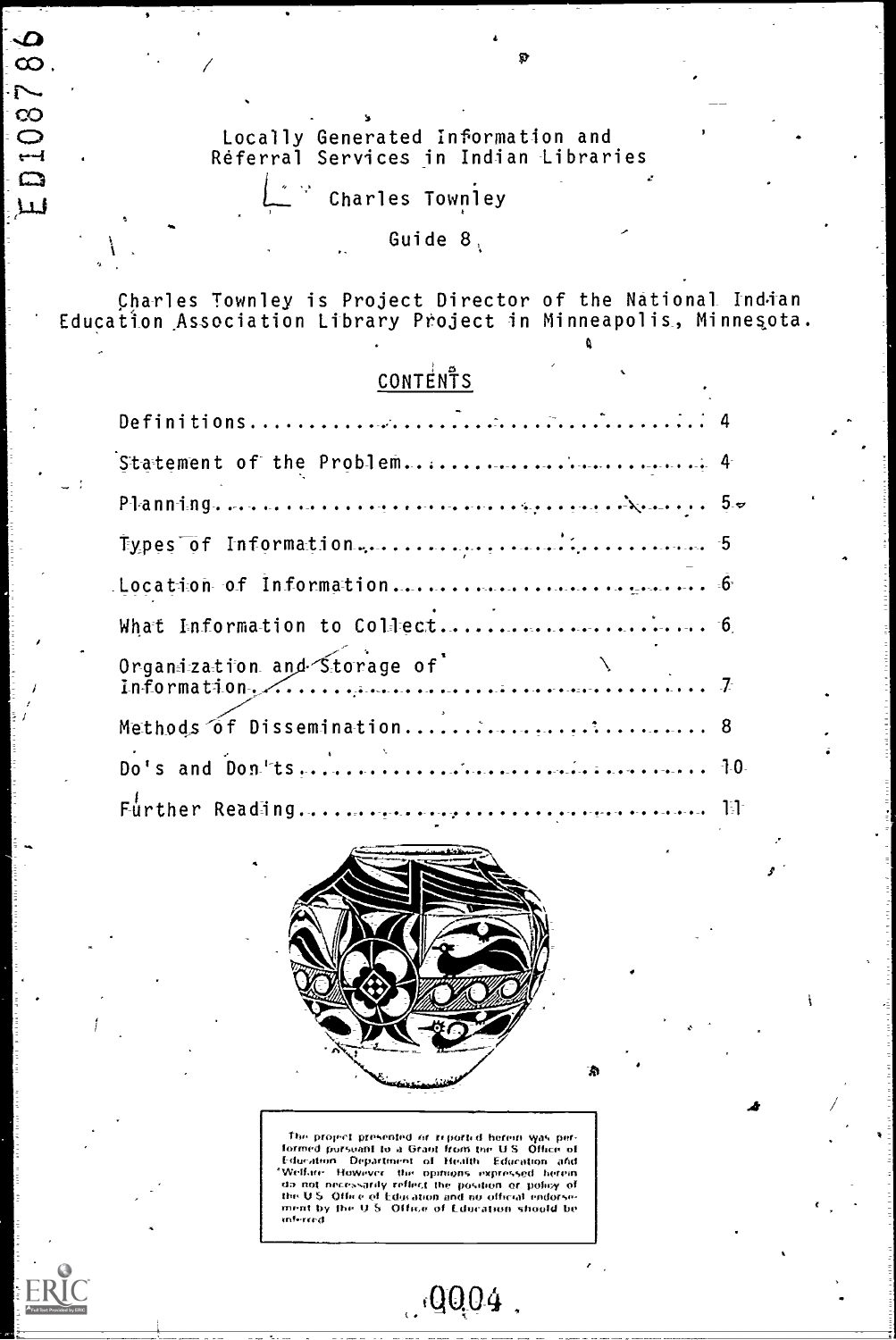#### Ī. DEFINITIONS

Information Center as used in this guide will refer to a collection of information in all physical formats on social, educational, and health services, other survival information, and facts regarding current issues and concerns in the local commun-It is staffed by personnel whose functions are collect, ority. ganize, update and disseminate this information to the community<br>and answer the specific requests of individuals. The goal of the information center is to provide community residents with accurate information on issues and programs of local concern thereby reducing individual frustration and improving effectiveness of service agencies.

Indian Library as used in this guide refers to any organization or agency in an Indian community that exists to create, col-Fect, organize, and disseminate information to that community. It may also be known as a culture center or media center.

Indian Communities are those groups of Indian people who live together in community and identify themselves as a tribe, an organization or group. Examples of Indian communities are reservations, rural communities, and urban area populations.

#### STATEMENT OF PROBLEM  $11.$

A primary concern of Indian people is the availability of dependable information on those issues and programs that directly affect their day to day lives. Accurate information is often difficult to obtain in Indian communities due to the divide and conquer mentality that has resulted in a plethora of federal, state, and tribal programs, each with a specific objective sometimes at cross-purposes or duplicative sponsored by largely autonomous organizations with little or no overall organization or control. Also, as in most small communities, there is a tendency to rely on person to person communication or the moccasin telegraph which distorts information on current community issues and concerns, thereby causing tension and bad feelings.

Most Indian people are frustrated and concerned about this. confusion resulting from bureaucratic "white" tape, lack of organization and faulty communication in the community. Recently some<br>significant efforts have been made to create ordey in the Indian bureaucracy. Also large scale communication systems are being developed, through use of the media and other devices. Reliable person to person communication awaits the implementation of information services.

As the community information agency, the Eibrary has a key-<br>role to play in improving access to local information. The library should concern itself with meeting the informational needs of individuals, the grass roots, by collecting, organizing, and disseminating information on local programs and issues, as they

> 4. 0005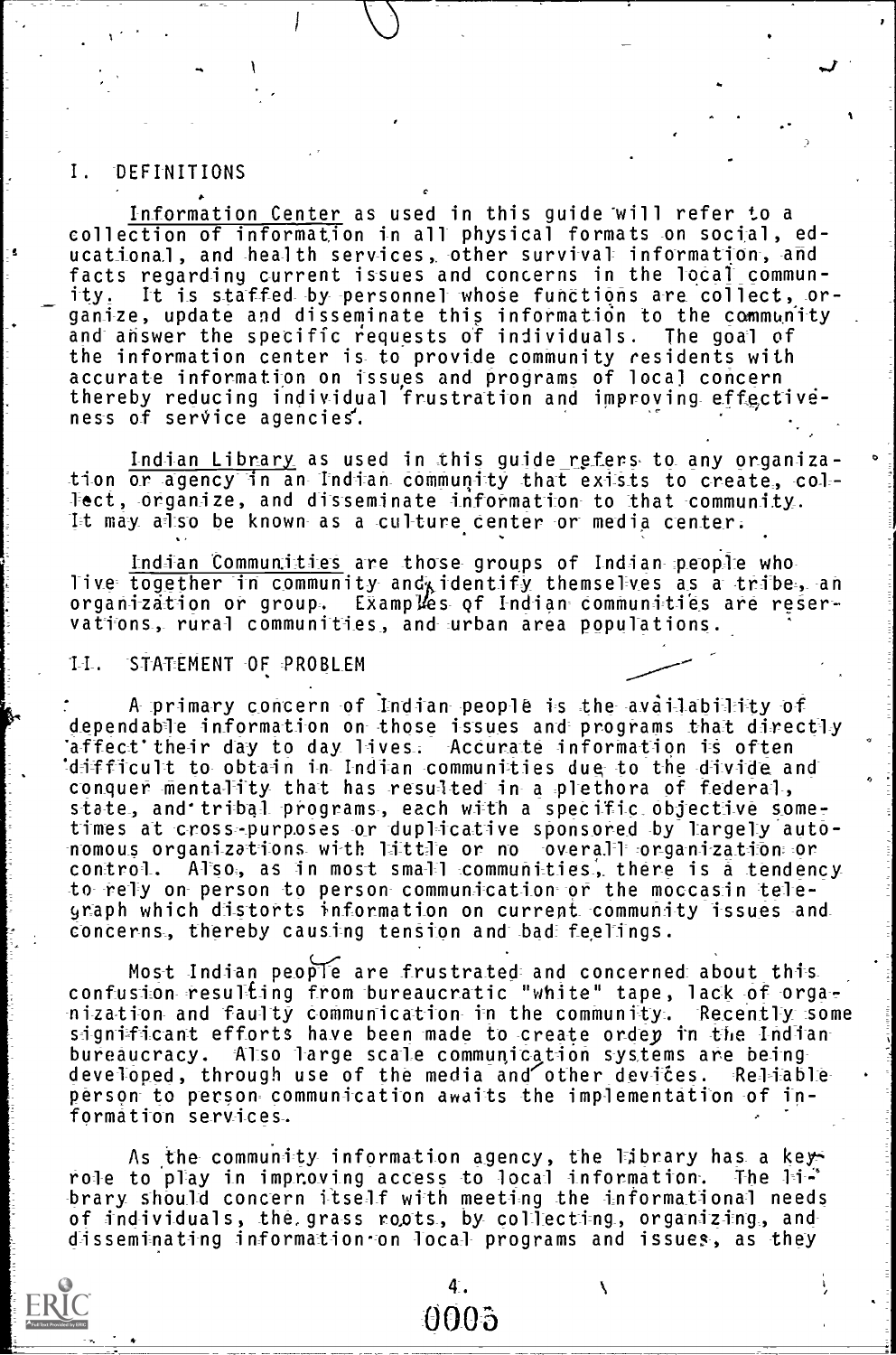presently exist, in the most objective and efficient means possible. Being an information center or source is a normal role for a library. For a long time, people have used libraries to answer  $\qquad$  : their routine questions. For example, repairing the car, fixing<br>the plumbing, or getting information on their favorite sports. The only change is that instead of using books or other commercially available resources, unique and constantly changing situations in most Indian communities requires that the library user the community,as both the source and the recipient of information.

# III. PLANNING

In order to deyelop a successful information center, sound planning is required. Several questions should be answered before operations begi<u>n,</u> Some of these are: What types of informa<sub>'</sub> tion are vital to the community? Where is this information lo-What information is necessary? How should this information be collected? How should the information be organized and<br>stored? What methods will be used to disseminate this informati What methods will be used to disseminate this information in the community?

## IV. TYPES OF INFORMATION

'The first task in°planning an information center is to determine the locally available information that people in the community require. If the community has an assessment of informational needs, the answer to this question will be readily<br>available. Otherwise, people from various parts of the comm Otherwise, people from various parts of the community should be asked for their opinions. Also agencies should be questioned to determine the kinds of questions that they are most ofteh asked. Information needs assessment that have been made in several Indian communities suggest the following areas of possible interest:

1. information on social services offered by federal, state, local, and tribal agencies:

2. information on educational opportunities, including adult and vocational education.

3. information on health services, including nutrition, alcoholism, and drug abuse.

4, information on- public service, fraternal, and religious groups and organizations.

 $5.$  information on legal and civil rights as well as regulations such as equal opportunity requirements and taxes.

6. accurate information on community issues and problems, including tribal council actions, personnel changes, and. local events.

All of this information is essentially local in its origin and application. It is not readily available from one source in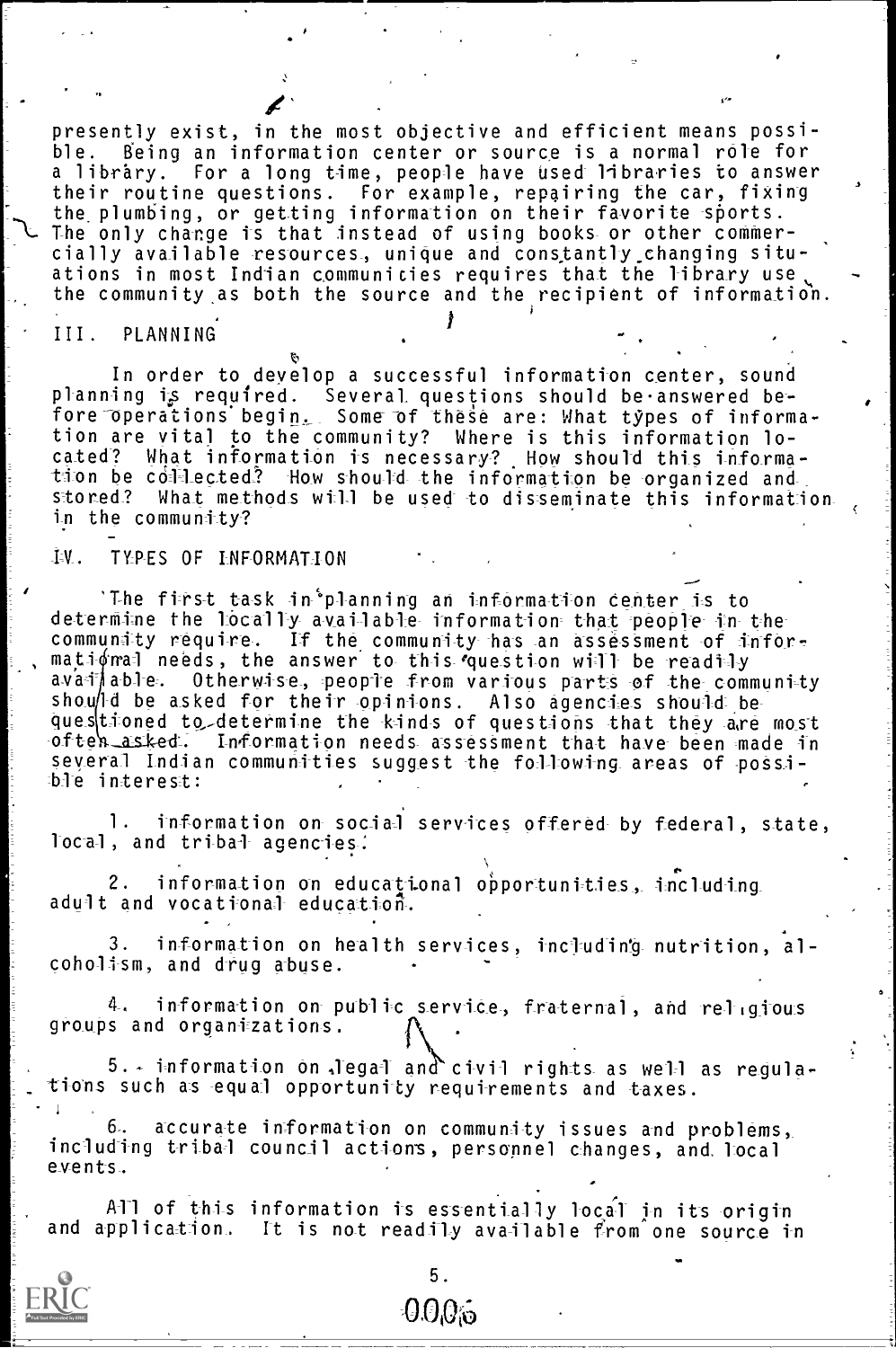most Indian communities. Nor does its constantly changing nature allow. it to be codified and printed as a final answer for all<br>time. If community residents are to have access to this info If community residents are to have access to this information from one source, that source must be an information center.

# V. LOCATION OF INFORMATION

The next step is to determine which people and organizations<br>be contacted to provide the needed information. Some, such \_will be contacted to provide the needed information. Some, such as PHS and the BIA Education Office, are obvious. Others are carefully or inadvertently hidden and will require a great deal of effort to find. The best procedure in this case is to use the best judgement of the staff in developing an initial list of  $\,$ sources. This list should be corrected and added to as you find  $\sim$ new sources of information or drop old sources. It should be continually maintained and updated. Some people prefer to maintain a list, others a- card file. Use the method that i5 best for . you, but keep a list that is up to date.

## -VI. WHAT INFORMATION TO COLLECT

When a program or issue of interest is identified, some basic information must be obtained., Whi-le each- program is:likely to be different, there are common features which will be needed<br>by the information center. Some of these are: by the information center.

Name of agency or program:

Address:

Phone number:

Hame of responsible person:

Brief description of the purpose or services offered by the program.

Eligibility and/or requirements for participation:

Signature of agency official attesting the accuracy of information:

Date prepared:

,If the agency- or program has 'any,. brochures about its services, application forms, instructions,  $etc.,$  these are also useful. It is a good idea to prepare a standard data sheet using an 5 x 8 card or  $8\frac{1}{2}$  x 11 piece of paper including the information above and use,it to collect and store the information. Experience indicates that the best way to collect this information is to inform the agency of your interest, make an appointment to meet  $\frac{1}{20}$ with a responsible staff member of the- agency, send out staff, to conduct interviews, prepare a data sheet to use in the center,<br>and ask the agency to authenticate its accuracy. This method has and ask the agency to authenticate its accuracy. the advantage that the staff gains first hand experience in the

> 6. 007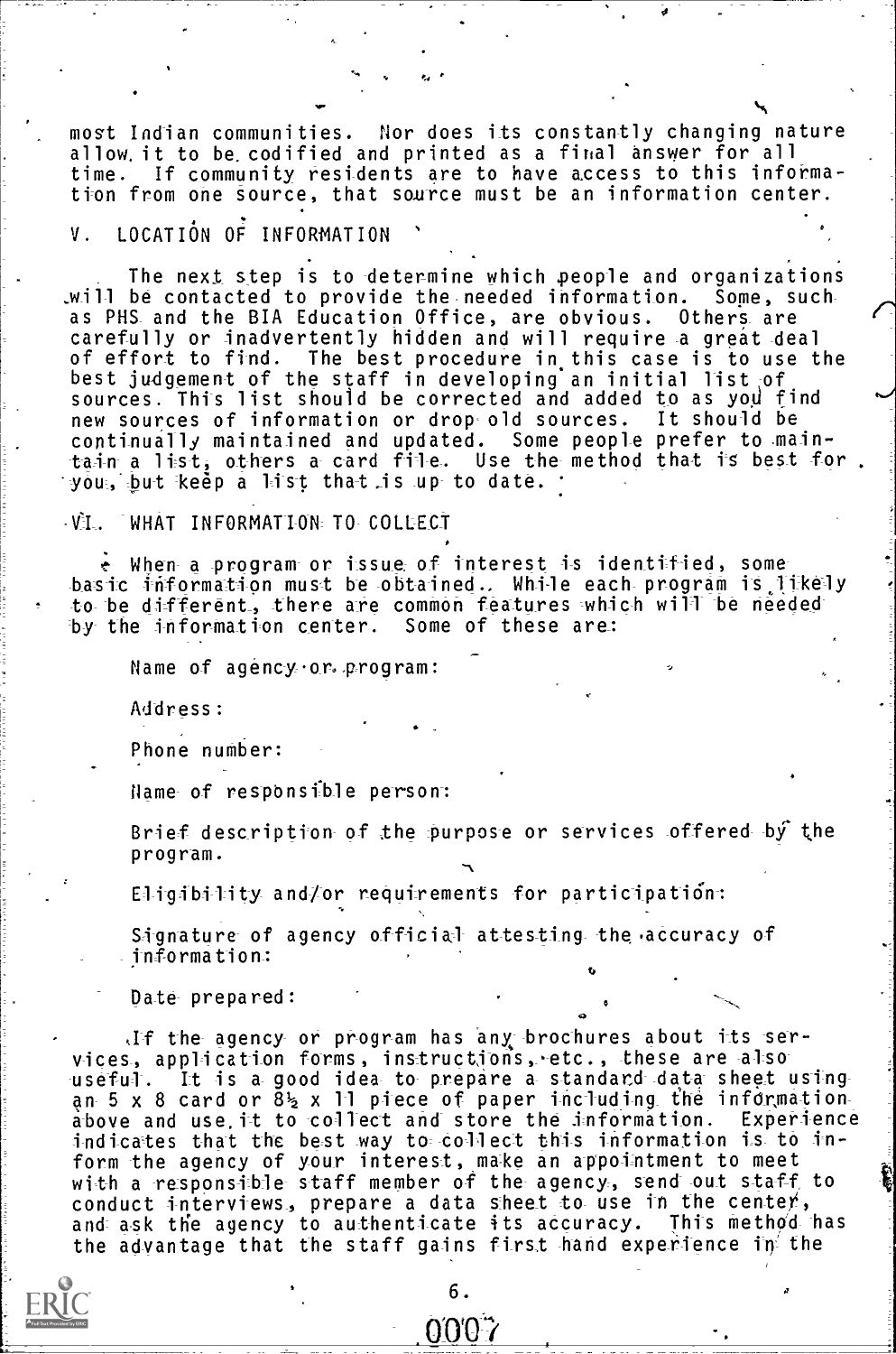role of the agency and will be able to make better referrals. Also the agency will have a positive feeling because it has provided the information directly and has approved the summary to be verted to a standard and programs should be sent a copy of the standard Agencies and programs should be sent a copy of the standard data sheet regularly for revision and updating required by internal changes.

Information on current issues is more difficult to come by. It'might include such items as,a proposed lease, a court case, a pending tribal council action, or any other information of interest to the local community. The primary goals of the center . in dealing with these issues should be to identify them quickly, get information on them from those people closest to the source(s) and insure objectivity by including divergent opinions from all<br>points of view involved. The basic information to be collected The basic information to be collected is:

;Name of issue: .

Objective description of what has occurred to date:

Opinions of parties involved:

Names, addresses, and phone numbers of p4ople or agencies involved:

Once again., it is a wise idea to prepare and use a standard data form to collect and store this information. As issues are identified, staff members should begin to collect information from all the parties involved. In this effort as well as disseminating information it is critical that staff keep their personal opinions to themselves and attempt to maintain maximum objectivity.

VII.. ORGANIZATION AND STORAGE OF INFORMATION,

An information center must be organized in order to be useful. If you can't find information rapidly when you need it, you might just as well not collected i;t. The standard data forms described above are the first step. They will insure that approximately the same type of information is collected on all programs or issues. It is recommended that forms for programs and services be kept in <u>separate files</u> from those on current issues. This is necessary because of the different types of information contained and the fact that the issues file requires more frequent weeding, correction and addition. Supplementary information, such as application forms for programs, newspaper articles,  $\qquad \quad \mid$ and documents relating to current issues should be separately maintained in a file cabinet.

Both data files and files of supplementary informatton should be arranged by subject to facilitate access. Following is an- organizational scheme developed for a program and services file on the Standing Rock Sioux Reservation:

 $A$ . Government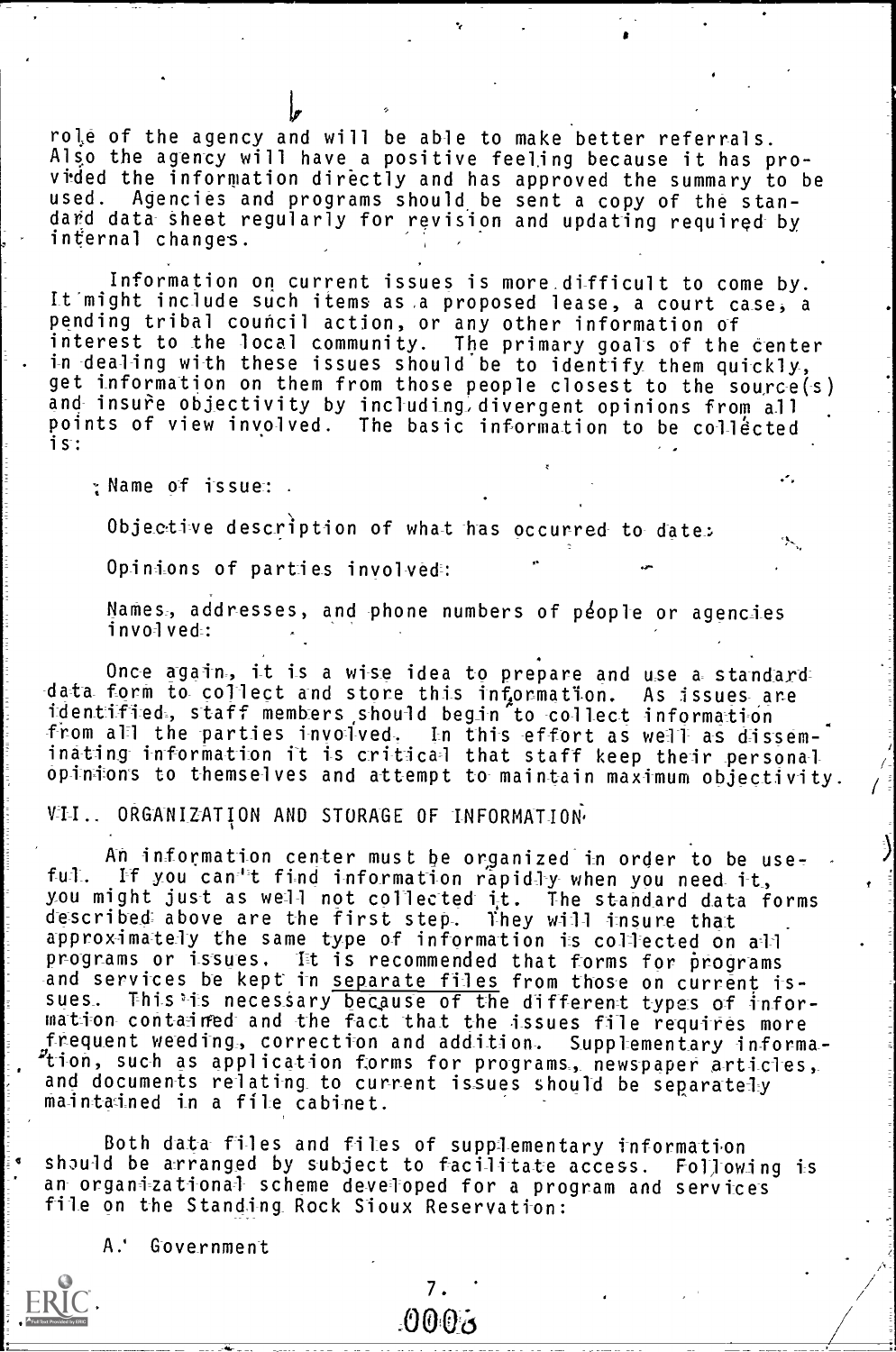Tribal Offices and Programs 1.

Federal Offices and Programs  $\cdot$  2 .

County Offices and Programs  $3.$ 

4. State Offices and Programs

Education Β.

> 1. Schools

Adult, Basic, Vocational, and Other  $2<sup>2</sup>$ 

Social Services C.

> Clubs. 1.

 $2.$ Health Services

Law Enforcement  $3.$ 

Religious Institutions 4.

**Business and Private Sector**  $\mathfrak{c}$ .

This organizational scheme is presented only as an example. Although it has worked well for the Standing Rock Tribal Library, other Indian communities will have other programs and require- $\mathbf{V}$  $ments.$ 

Organizing the current issues file and its supplementary information is more difficult. It is suggested that a subject arrangement, alphabetized according to topic be used. Examples, might be; civil rights, elections, equal opportunity, housing, or water rights. General headings, such as rumors, pending tribal council business, might also be used. The one cardinal rule is to make the organization flexible enough to meet any contingency. The same organizational system should be used both for the issues file and its supplementary information.

One way to maintain some semblance of order is to keep a list of the subjects that you use. By keeping this list handy when you are organizing new information, you will have a pretty good idea of whether to use an existing category or make a new one. If you do decide to make a new category, add it to the list immediately so that you won't forget it. While you may think this is duplicative work at first, you will be happy that you did it once. the information center grows to any appreciable size.

METHODS OF DISSEMINATION  $V-I.I.$ 

The payoff of an information center comes in providing people with the information that they require. Consequently, it is not enough to simply open the door one day and announce that<br>henceforth the library will supply the local information needs of the community. Carefully planned programs of dissemination and public relations are required.

In the public relations area, residents must be made aware that an information center focusing on local programs and concerns Further, people must be encouraged to use it.  $Pro$ does exist. spective users must be made to feel comfortable and anonymous in using the information center. If they think their use of the

oooa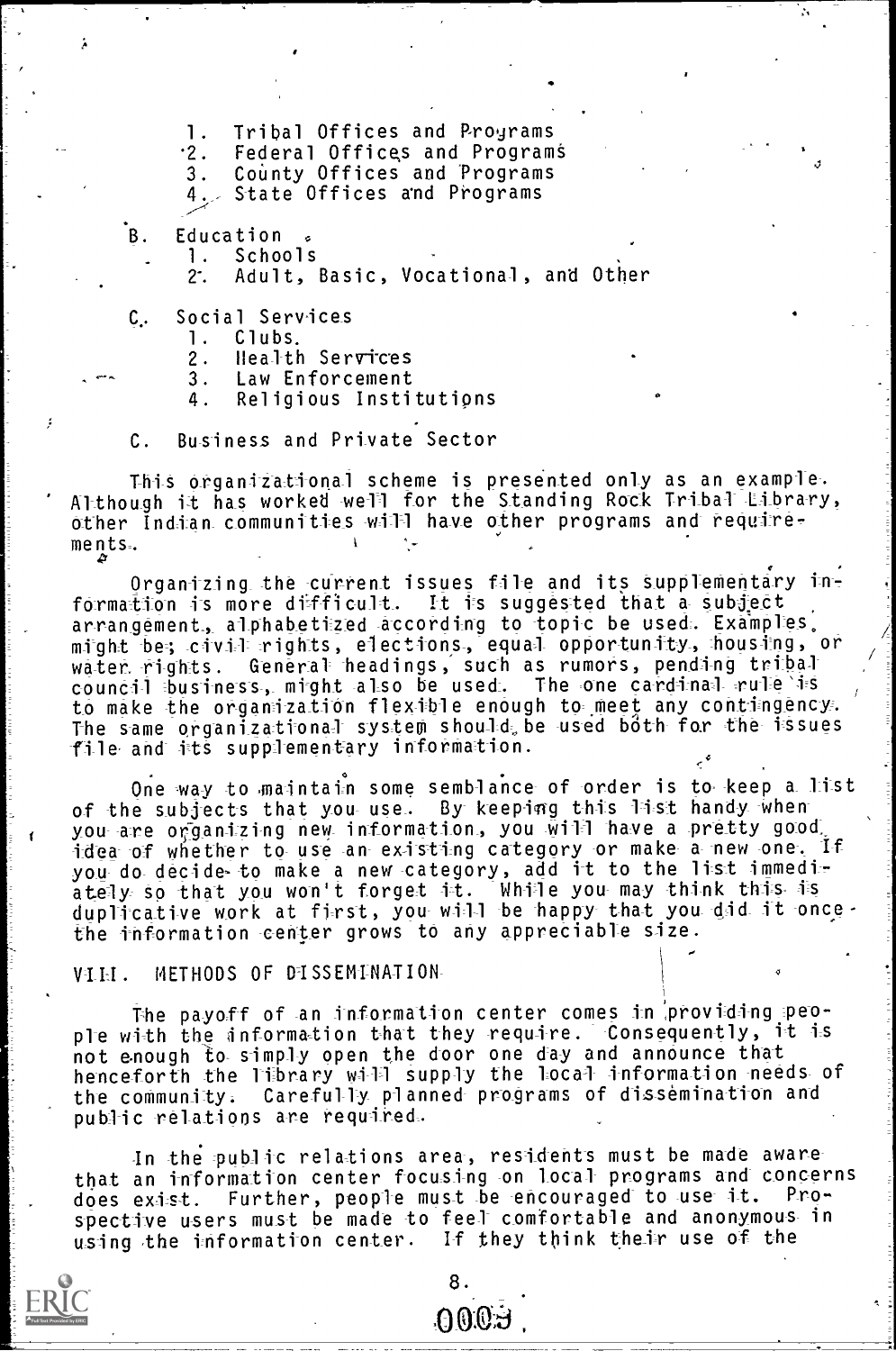information center will be reported, they will forego using it. The staff is the key to public relations efforts. They should attend community meetings to explain the purpose of the center and encourage the community to use it. The staff might also set up a demonstration at a local event like a pow-wow or rodeo. They should also explain that any questions asked or answers given will be done in strictest confidence. Residents should also be encouraged- to feed in information on a regular basis. If these conditions are met, most community members will gladly include the use of the center in their day to day existence.

Iwo types of information can be disseminated from the center, that designed for individuals and that intended for groups. The key in serving individuals is access. The services of the center the serving individuals is access. should be available when the majority of people can use it. This  $\cdot$ includes even*i*ngs and weekends. Drop-in visits should be encouraged. Telephone service is essential. Staff might arrange a  $\pm$  hot line-with the phone company. This number should also be: broadly circulated in the community by means of posters and self-, adhes-ivelabels to put on the phone itself. The staff should also  $\blacksquare$ b<u>e p</u>repared to handle write-in questions. In all cases questions are a should be answered politely and as rapidly as possible. Individuals should not be frustrated due to lack of an answer. If the information center does not have it, it showld get it as soon aspossible%

Several types of broad scale dissemination e possible. Use of any of them is dependent on the cultural facturs of the community involved, the facilities available to the information center and staff abilities and time. In many cases one or more of the following methods might be desirable.

Newsletters are successfully used by several Indian libraries. In order to be successful, they should be published frequently and distributed broadly at no charge, either by direct mail or heavily trafficked community areas (i.e. trading post, tribal offices, post office). Newsletters should deal- primarily with  $\log$  concerns, issues, and programs. While, such newslet,袋兮should be clear and easy to read, one can use inexpensive  $me\ddot{\tilde{m}}\ddot{\tilde{s}}$  of reproduction.

Directories are useful as an introductory or summative method of distributing information on most or some programs and services available to the community. Such directories normally summarize available services, give eligibility, and provide names, addresses, and phone numbers. If used they should be provided<br>free of charge to each household. Directories are limited in free of charge to each household. that they eventually go out of date.

Calendars have been found useful in many information centers. Published monthly, they list important dates and meetings. Some also include brief information on programs and seryices. Like the newsletter, they also should be free and broadly distributed to insure-maximum effectiveness.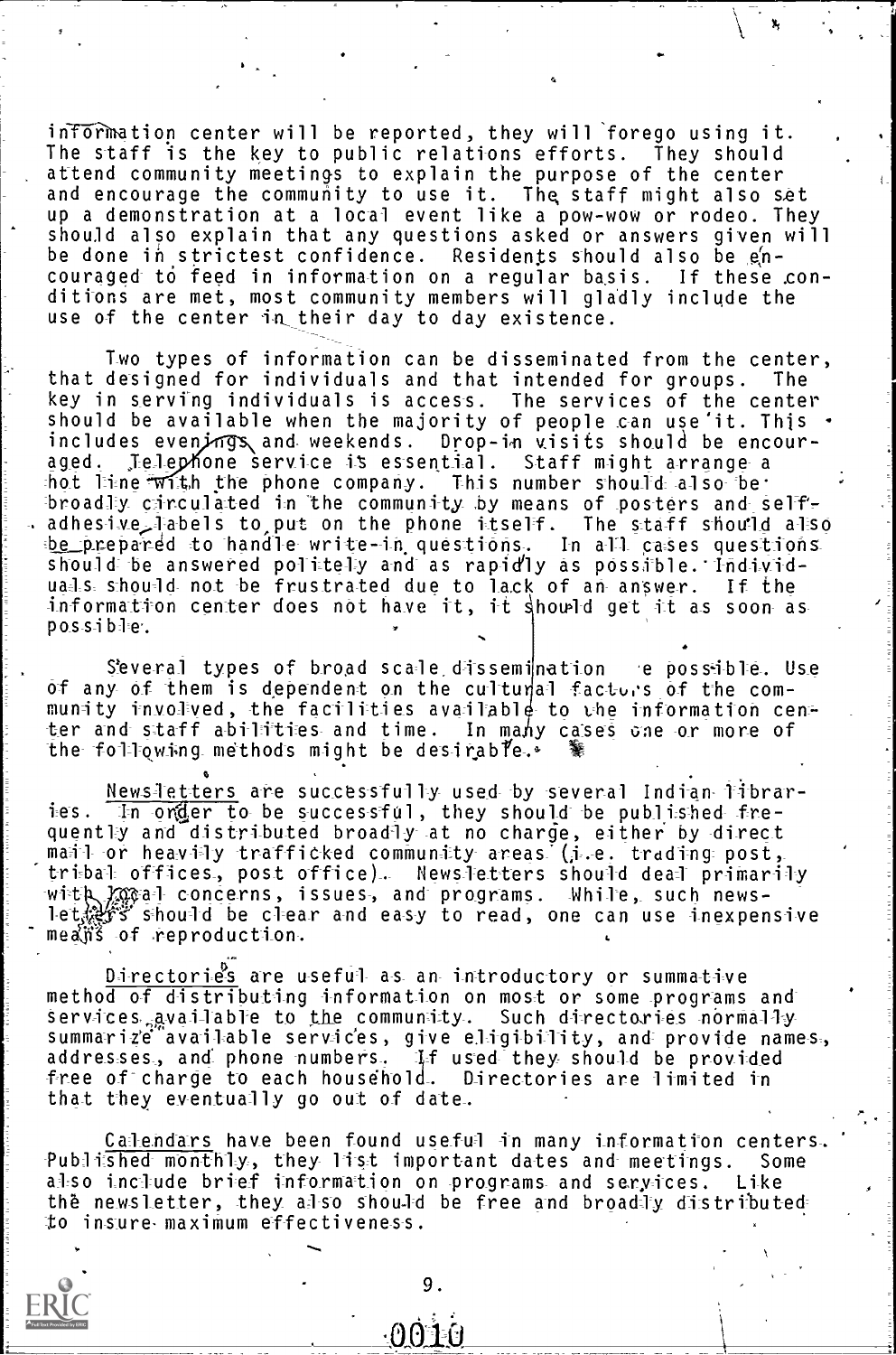Television and radio are bath excellent methods to disseminate information vital to the community's well being. The information center ca,n use these opportunities to notify the community of upcoming events, opportunities in programs and serviceS, and explore community issues. Radio or television time can sometimes k' be free. Educational stations are often very willing to provide it. Commercial stations are'dlso required to have a certain amount of free public service broadcasting time. A determined seanch will frequently result in obtaining time. If the tribe or organization has such time, the information center is the logical unit to prepare announcements of community services and events.

'Vide<u>o and audio tape</u>s are useful if a significant part of the community has access to the equipment required to operate them. Using this media the staff can prepare information and give in-depth reports on current issues, much as can be done on radio or television. In addition, it can also include more people in the decision making process by recording and playing back tribal- council sessions.

LX. DO'S AND DON'TS

Dos

1. Do be objective. Try to present all sides of a question, regardless of your own opinion.

2. Do be confidential. The sources of opinion on local issues should remain secret. Questions asked by individuals. should not be discussed with, friends or relations.

3. Do be as accurate as possible.,  $\emptyset$ heck questionable  $|$ information with authoritative sources.

4. Do encourage people to use the center by being help  $f_u$ . Often people just need help in formulating their questions. Take the time to discuss their concerns.

5. Do admit it if you don't have an answer. Then offer to get the information as soon as possible.

Don'ts

1. Don't think that your opinion is the only correct one. Be open and communicate the opinions of others, even if you do not agree with them.

2. Don't be short tempered with people.

3. Don't circulate unsubstantiated rumors. Check out their input with an authoritative source.

4. Don't be caugh, Short. Keep your ear t\o the ground to identify new issues and programs. Collect information on them as soon as possible.

> $1 - 0.$ 0011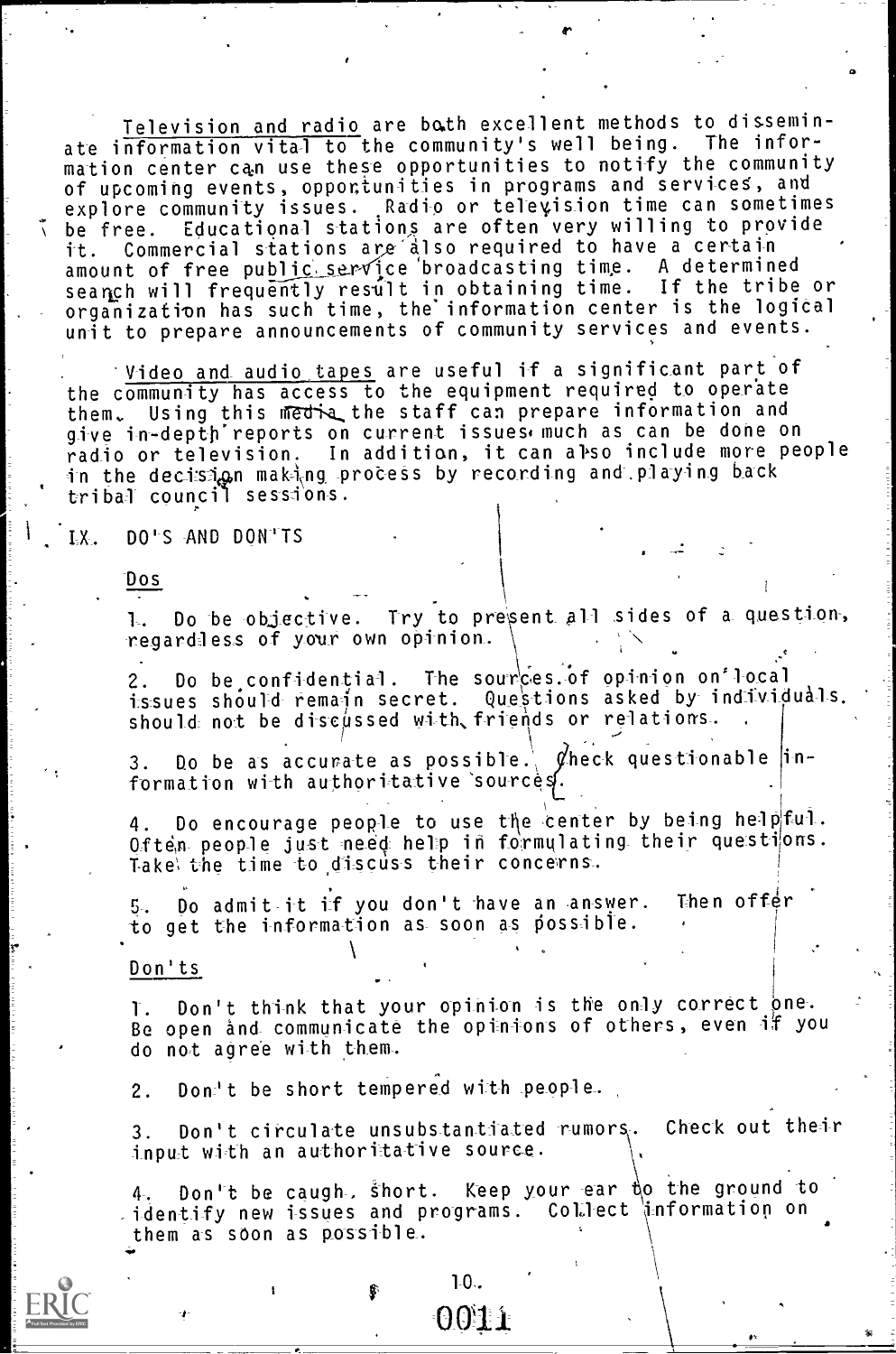FURTHER READING Χ.

> Brown, Eleanor F. Library Service to the Disadvantaged Metuchen, N.J.: Scarecrow, Press, 1971.

Childers, Thomas. The Information-poor in America.<br>Metuchen, N.J.: Scarecrow Press, 1975.

Donohue, Joseph C. "Planning for a Community Information<br>Center," Library Journal 97:3284-3288. October 15. 1972 Library Journal 97:3284-3288, October 15, 1972.

Hou Kola! Directory of Services on the Standing Rock Sioux, Reservation. Fort Yates, N.D.: 7 Standing Rock Tribal Library, 1974. ERIC ED-20014

Kronus, Carol L. and Crowe, Linda. eds. Libraries and Neighborhood Information Centers. 17th Allerton Park Institute. . Urbana, Ill.: University of Illinois, 1972.

Lipsman, Claire K. The Disadvantaged and Library Association, 1972.

Ogg, Elizabeth. Tell Me Where To Turn: The Growth of<br>Information and Referral Services. New York: Public Affairs Committee, 1969.